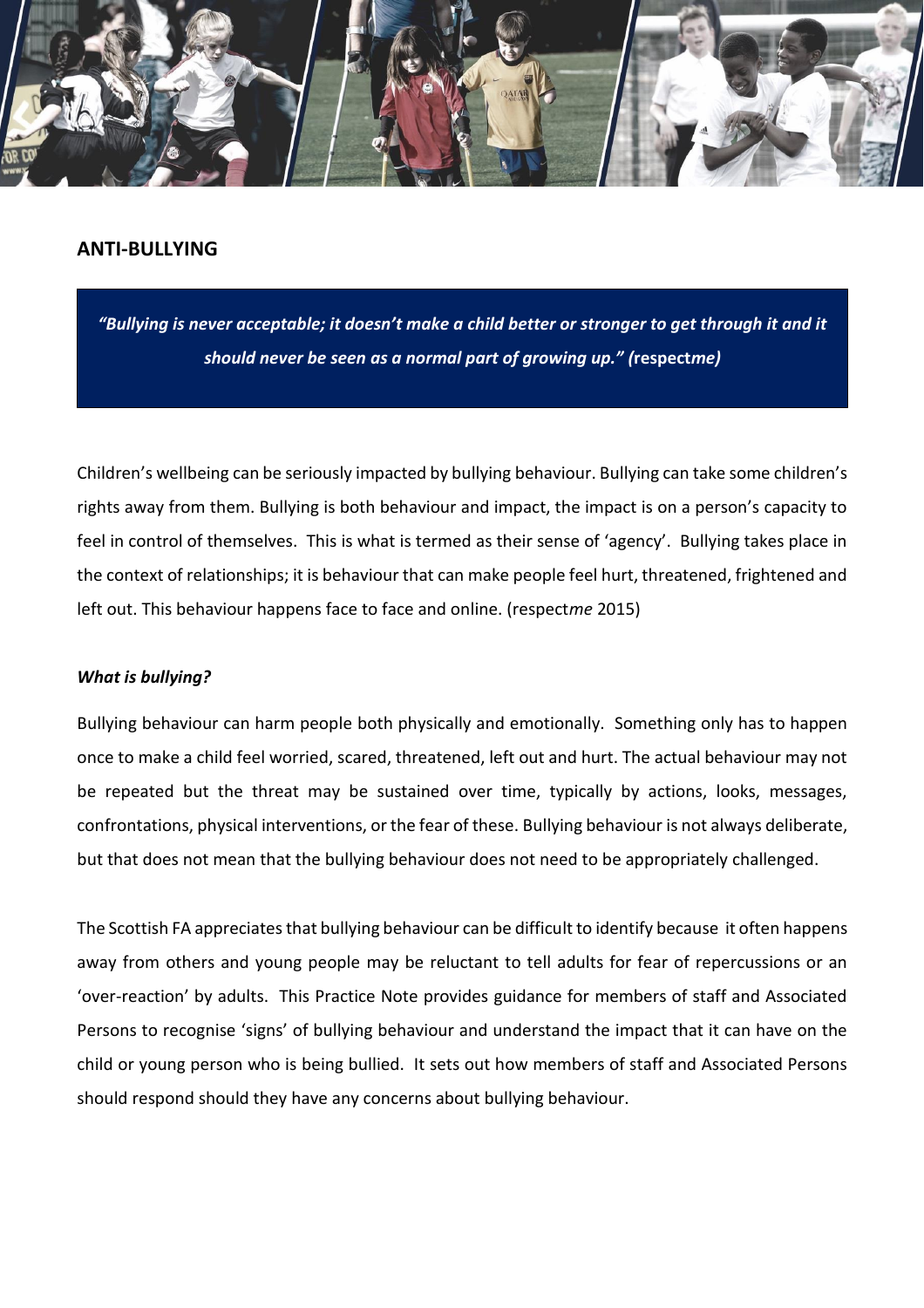## *Prejudice-based bullying*

Prejudice-based bullying is when bullying behaviour is motivated by prejudice based on an individual's actual or perceived identity and can be based on characteristics unique to a child or young person's identity or circumstance e.g. their ethnicity or religion or sexuality. When the bullying behaviour is as a result of prejudice, there is a need to address the root cause of the prejudice as well as effectively responding to incidents as they arise.



## *How to recognise bullying behaviour*

| <b>Bullying behaviour can include:</b>          |                                                  |  |  |  |
|-------------------------------------------------|--------------------------------------------------|--|--|--|
| Being called names, teased, put down or         | Sending abusive messages, pictures or images     |  |  |  |
| threatened (face to face and/or online)         | on social media, online gaming platforms or by   |  |  |  |
| Being hit, tripped, pushed or kicked            | phone                                            |  |  |  |
| Being ignored, left out or having rumours       | Behaviour which makes people feel like they      |  |  |  |
| spread about you (face to face and/or online)   | are not in control of themselves or their lives  |  |  |  |
| Having belongings, including money, taken or    | Being targeted because of who you are or who     |  |  |  |
| damaged                                         | you are perceived to be                          |  |  |  |
|                                                 |                                                  |  |  |  |
| The impact can include:                         |                                                  |  |  |  |
| • Reluctance to attend training or get involved | absences at training<br>• Unexpected<br>and/or   |  |  |  |
| at the club                                     | matches                                          |  |  |  |
| Performance can be hindered or the young        | Unexplained injuries - this may include injuries |  |  |  |
| person may show a lack of interest              | which have been self-inflicted as a means of     |  |  |  |
| Change in behaviour when around particular      | coping                                           |  |  |  |
| people at the club e.g. being more withdrawn    | The child or young person saying they have lost  |  |  |  |
| or appearing fearful                            | or misplaced items                               |  |  |  |
| Change in behaviour in general e.g. may         |                                                  |  |  |  |
| appear more anxious or more guarded             |                                                  |  |  |  |
|                                                 |                                                  |  |  |  |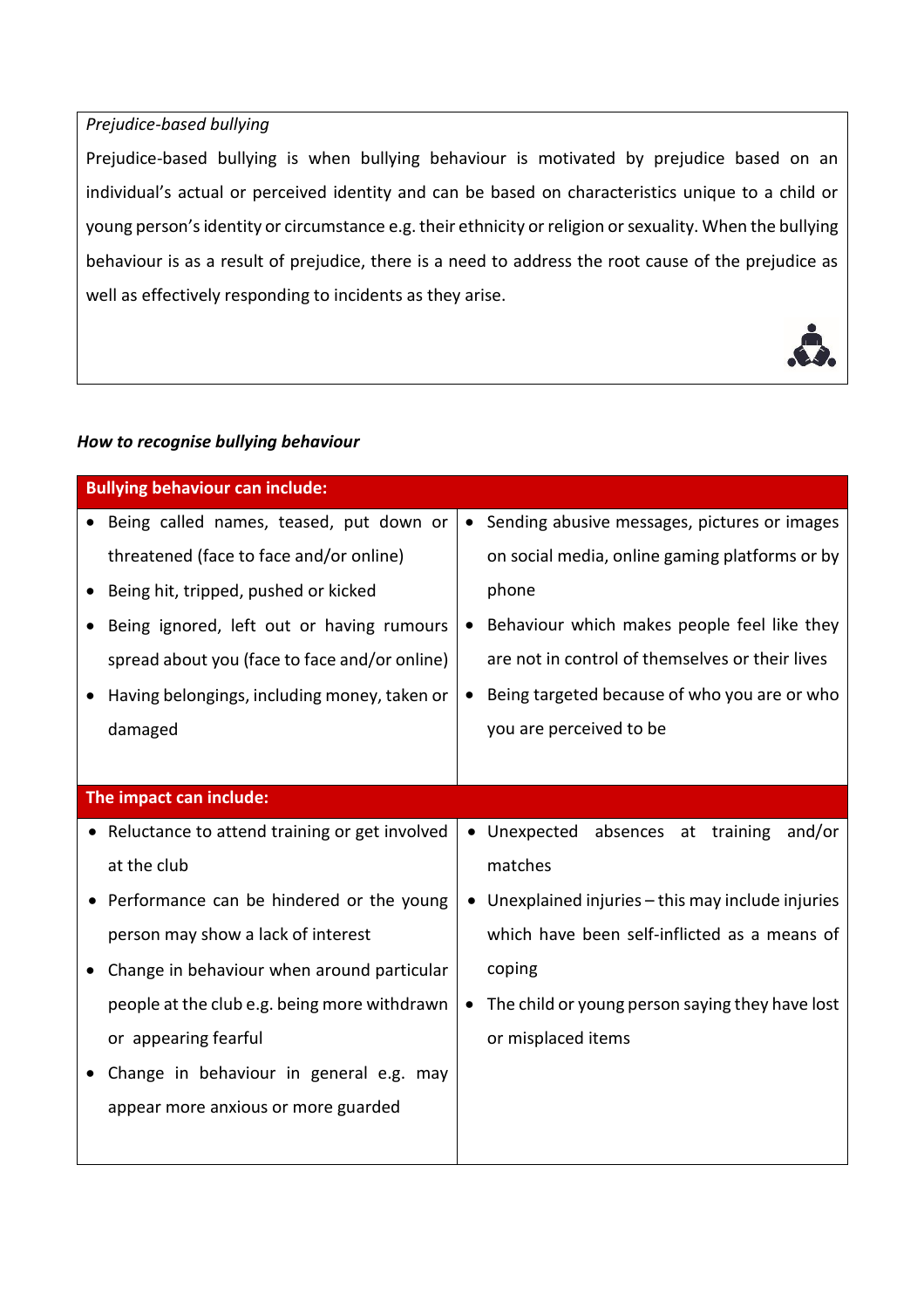## *The Scottish FA will:*



- Seek to prevent, reduce and respond effectively to bullying behaviour, through the implementation of this Policy and by ensuring that children and young people know what to do and who they can speak to if they are worried
- Highlight bullying based on prejudice and perceived differences to ensure our practices are effective in dealing with these issues
- Seek to understand the experiences and address the needs of children and young people who are bullied, as well as those who bully, within a framework of respect, responsibility, resolution and support
- Create an environment where bullying behaviour is not tolerated and is responded to in the best interests of the children and/or young people involved

### *How to create the right environment*

Environments that promote respect, celebrate difference and encourage positive relationships and behaviour are less likely to see bullying as acceptable behaviour. Creating the right environment can discourage bullying behaviour and encourage children and young people to share any concerns.

| How to create the right environment                |  |                                                |  |  |
|----------------------------------------------------|--|------------------------------------------------|--|--|
| Cultivate an ethos where there is an anti-         |  | Respond to each incident of bullying behaviour |  |  |
| bullying culture $-$ it is especially important    |  | individually and adopt different practices, if |  |  |
| that adults are good role models for children      |  | necessary, to find the most effective response |  |  |
| and young people                                   |  | Encourage all children and young people to     |  |  |
| • Take all signs and reports of bullying seriously |  | speak and share their concerns. Help those     |  |  |
| Take all allegations seriously and take action     |  | being bullied to speak out by being open and   |  |  |
| to ensure that the child or young person is        |  | encouraging children and young people to tell  |  |  |
| safe                                               |  | a coach or an adult who can help them          |  |  |
| Do not label children or young people as           |  | Have posters and signposting of local support  |  |  |
| "victims" and "bullies". Talk about 'bullying      |  | services visible so children and young people  |  |  |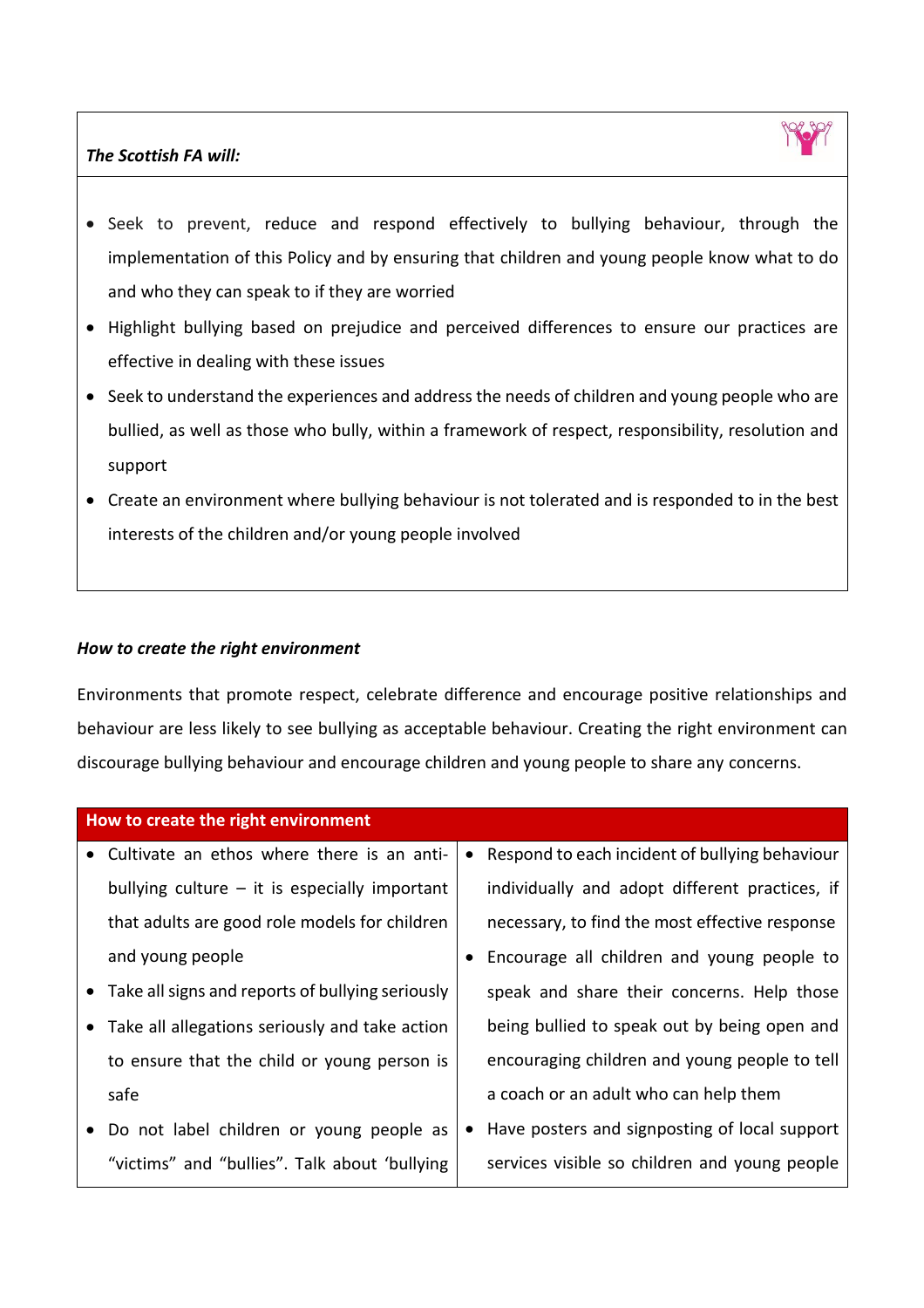| behaviour' and help and support the child or |
|----------------------------------------------|
| young person to change their behaviour and   |
| to understand and recognise its impact       |

• Speak to those being bullied and those displaying bullying behaviour separately

know where they can go for advice and support if they do not feel comfortable speaking to someone within the Association



#### **How to respond to bullying behaviour**

When responding to incidents or accusations of bullying behaviour the approach should be to ask:

|           | What was the behaviour?        | What attitudes prejudices or other factors  |
|-----------|--------------------------------|---------------------------------------------|
| $\bullet$ | What impact did it have?       | have influenced the behaviour?              |
|           | What do I need to do about it? | What does the child or young person who has |
|           |                                | been bullied want to happen?                |

**NEVER allow bullying behaviour, in any form, to go unchallenged and unreported**

## **What to do when bullying incidents and behaviour occur**

| How to support the child or young person who is being bullied |                                                               |  |  |  |  |
|---------------------------------------------------------------|---------------------------------------------------------------|--|--|--|--|
| Listen to and give the child or young person                  | • In cases of online/electronic bullying advise               |  |  |  |  |
| your full attention, exploring options together               | children or young people who are being                        |  |  |  |  |
| of what you can do to help                                    | bullied by text, email or online:                             |  |  |  |  |
| Reassure the child or young person reporting<br>$\bullet$     | $\triangleright$ to report the behaviour to the social media  |  |  |  |  |
| the bullying that you can be trusted and will                 | site and retain the communication e.g. a                      |  |  |  |  |
| help them, although you cannot promise to                     | screenshot or to print it out                                 |  |  |  |  |
| tell no-one else                                              | $\triangleright$ check their privacy settings to ensure their |  |  |  |  |
| Explain what will happen next and how they                    | account is private and that no one can post                   |  |  |  |  |
| are going to be kept informed                                 | on their page without them accepting the                      |  |  |  |  |
| Be clear that online bullying behaviour will be<br>$\bullet$  | post                                                          |  |  |  |  |
| treated as seriously as any other form of                     | $\triangleright$ consider blocking the person who is making   |  |  |  |  |
| bullying behaviour                                            | negative or offensive comments                                |  |  |  |  |